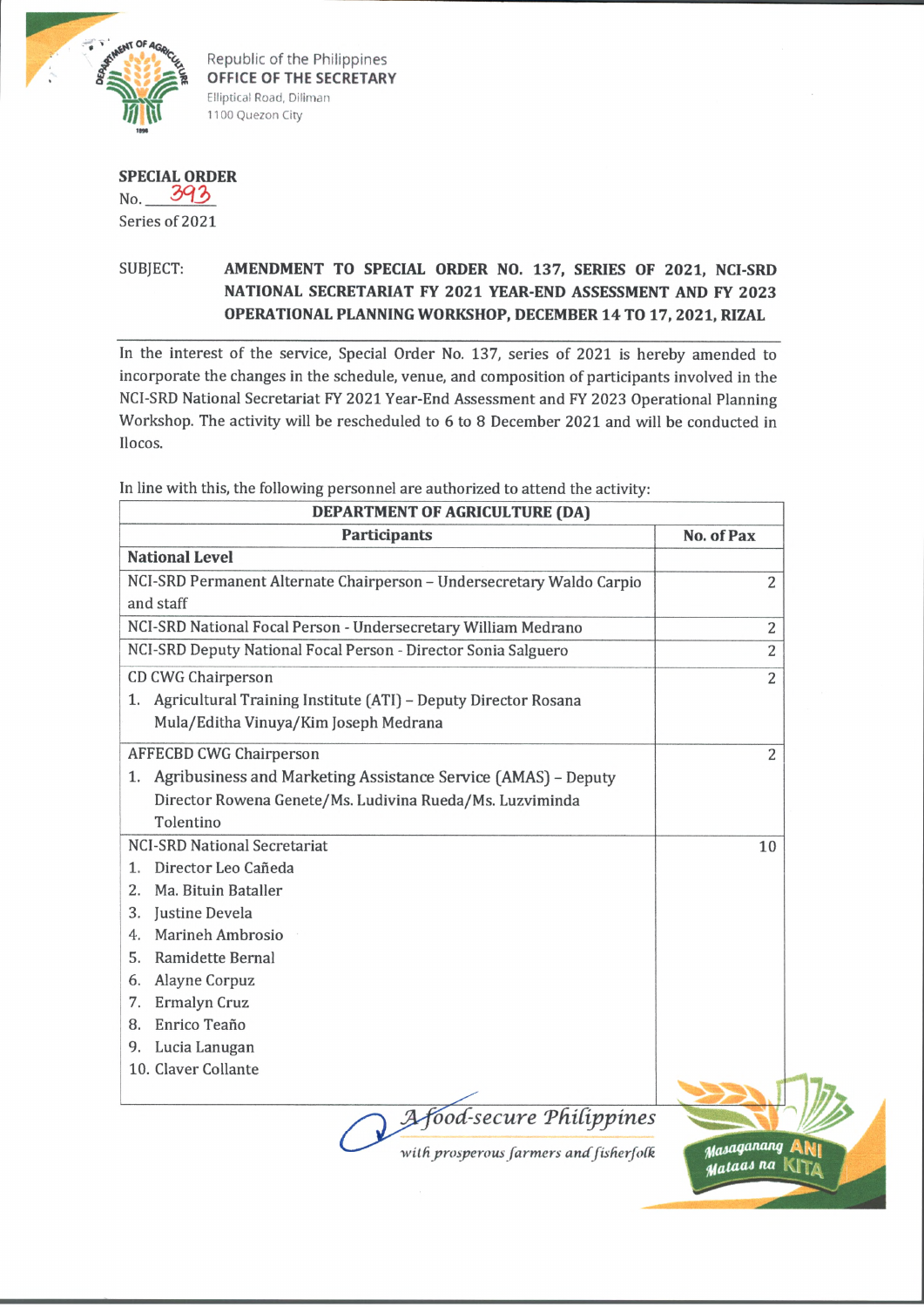| <b>Regional Level</b>                          |    |
|------------------------------------------------|----|
| RCI TWG Ilocos Chairperson                     |    |
| 1. Regional Executive Director Nestor Domenden |    |
| <b>RCI TWG Ilocos Focal Person</b>             |    |
| 1. Regional Technical Director Erlinda Manipon |    |
| <b>RCI TWG Ilocos Secretariat</b>              |    |
| <b>Sub-Total</b>                               | 74 |

| DEPARTMENT OF AGRARIAN REFORM (DAR)                      |            |  |
|----------------------------------------------------------|------------|--|
| <b>Participants</b>                                      | No. of Pax |  |
| <b>National Level</b>                                    |            |  |
| <b>KM CWG Chairperson</b>                                |            |  |
| 1. Public Assistance and Media Relations Service (PAMRS) |            |  |
| Sub-Total                                                |            |  |

| DEPARTMENT OF ENVIRONMENT AND NATURAL RESOURCES (DENR) |            |  |
|--------------------------------------------------------|------------|--|
| <b>Participants</b>                                    | No. of Pax |  |
| <b>National Level</b>                                  |            |  |
| PA CWG Chairperson                                     |            |  |
| 1. Policy and Planning Service (PPS)                   |            |  |
| Sub-Total                                              |            |  |

| <b>Participants</b>                                  | No. of Pax |
|------------------------------------------------------|------------|
| <b>National Level</b>                                |            |
| <b>CWG Members</b>                                   |            |
| 1. Bureau of Local Government and Development (BLGD) |            |
| Sub-Total                                            |            |

A maximum of thirty (30) participants, subject to the existing minimum health protocols of the Inter-Agency Task Force shall be allowed to attend the activity physically.

Expenses to be incurred for the duration of the activity, including food, accommodation, venue, and activity materials, honoraria of facilitators/resource persons shall be charged against the DA-OSEC funds earmarked for NCI-SRD, subject to existing government auditing and accounting regulations. Traveling expenses and per diem of the participants shall be charged against the funds of respective agencies concerned.

*foocC-secure Tfiitippines*



*with prosperous farmers and fisherfolk* 

 $\epsilon \ll r^2$